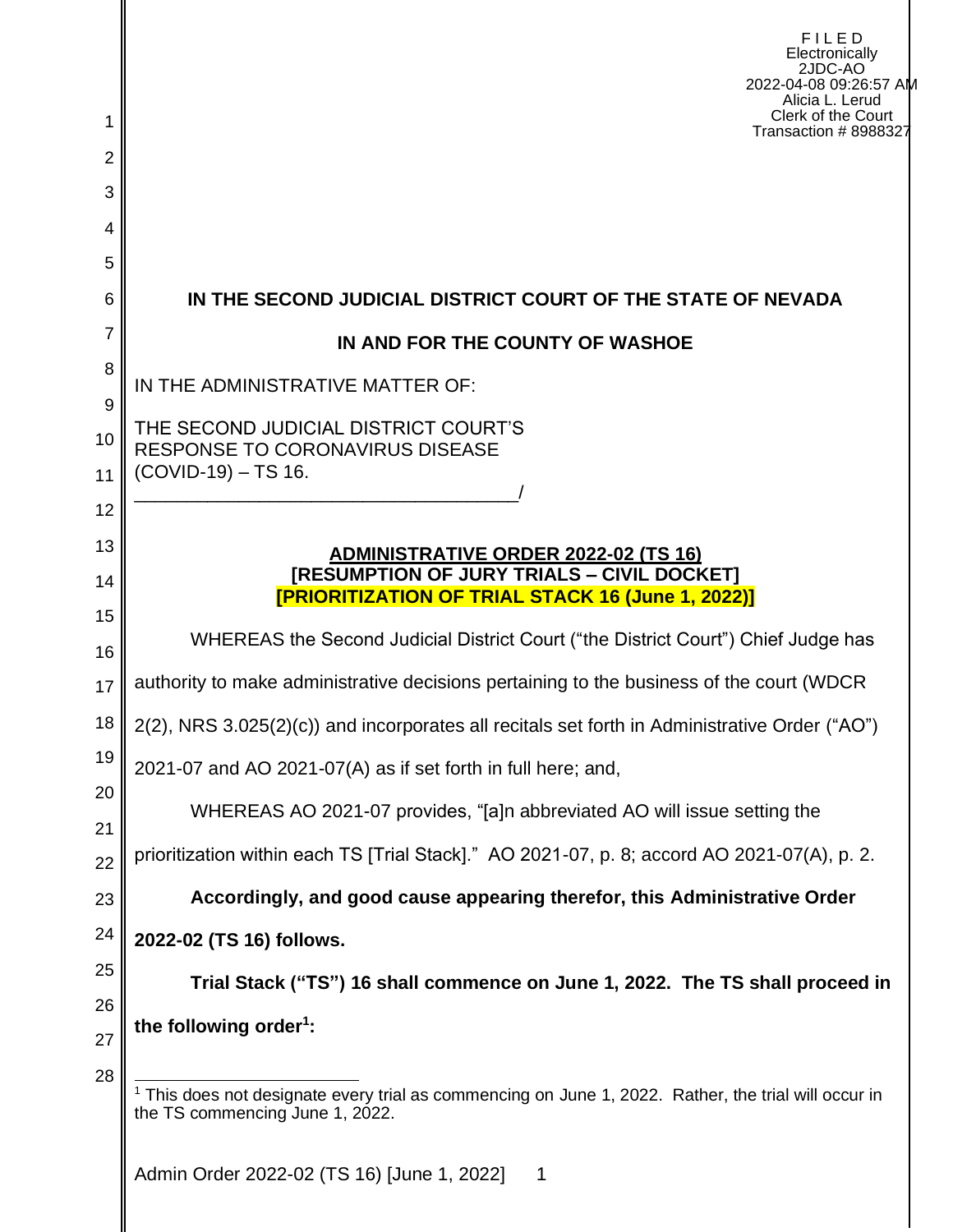| 1<br>$\overline{2}$ | <b>TRIAL</b><br><b>STACK</b><br><b>POSITION</b>                                    | DEPT.          | <b>CASE NO.</b> | <b>NAME</b>                                            | EST.<br><b>DAYS</b> |  |  |  |
|---------------------|------------------------------------------------------------------------------------|----------------|-----------------|--------------------------------------------------------|---------------------|--|--|--|
| 3                   | 1                                                                                  | 15             | CV17-00281      | Steven B. Crystal, et al v. Jim McGowen                | 10                  |  |  |  |
| 4                   | $\mathbf{2}$                                                                       | 4              | CV20-01473      | Michael Lathbury v. Jackson Jones, et al               | $\overline{7}$      |  |  |  |
| 5                   | $\mathbf{3}$                                                                       | $\overline{7}$ | CV19-00097      | Purebase Corp. v. Agregen Int'l Corp., et al           | $\overline{7}$      |  |  |  |
| 6                   | $\overline{\mathbf{4}}$                                                            | 1              | CV19-00140      | Rejuvenation Therapeutics, et al v. Axisecom,<br>et al | 5                   |  |  |  |
| 7                   | 5                                                                                  | 8              | CV19-00370      | Jocelyn Roman v. Bravo Marketing, et al                | 10                  |  |  |  |
| 8                   | 6                                                                                  | 15             | CV19-01500      | Jesse Spencer v. Peppermill                            | $\overline{7}$      |  |  |  |
| 9                   | $\overline{7}$                                                                     | 15             | CV19-02384      | Brigitta Aaron, et al v. Ethan Kazarian, et al         | 5                   |  |  |  |
| 10                  | 8                                                                                  | 6              | CV19-02443      | Joshua Castellanos v. Renown Health                    | $\overline{7}$      |  |  |  |
| 11                  | 9                                                                                  | 8              | CV20-00083      | Carlos Valdes v. Clinton Fisher, et al                 | $\overline{7}$      |  |  |  |
| 12                  | 10                                                                                 | 9              | CV20-01045      | Tobin Stutler v. Angelo Lipparelli, et al              | 5                   |  |  |  |
| 13                  | 11                                                                                 | $\overline{7}$ | CV20-01519      | Heather Maloy v. Elizabeth DeMartini                   | 5                   |  |  |  |
| 14                  | 12                                                                                 | 15             | CV20-01778      | Jeffrey Veasley v. Sierra Royal MHP                    | 3                   |  |  |  |
| 15                  |                                                                                    |                |                 |                                                        |                     |  |  |  |
| 16                  | Counsel are directed to contact the Assigned Department to set the following if    |                |                 |                                                        |                     |  |  |  |
| 17                  | not already set and heard:                                                         |                |                 |                                                        |                     |  |  |  |
| 18<br>19            | Ninety (90) day status hearing to advise the Court if the parties have             |                |                 |                                                        |                     |  |  |  |
| 20                  | participated in a settlement conference or private mediation;                      |                |                 |                                                        |                     |  |  |  |
| 21                  | Final Calendar Call hearing ("FCC") to be heard on or about April 29,<br>$\bullet$ |                |                 |                                                        |                     |  |  |  |
| 22                  | 2022.                                                                              |                |                 |                                                        |                     |  |  |  |
| 23                  |                                                                                    |                |                 |                                                        |                     |  |  |  |
| 24                  | //                                                                                 |                |                 |                                                        |                     |  |  |  |
| 25                  | / /                                                                                |                |                 |                                                        |                     |  |  |  |
| 26                  | / /                                                                                |                |                 |                                                        |                     |  |  |  |
| 27                  | $\prime\prime$                                                                     |                |                 |                                                        |                     |  |  |  |
| 28                  | $\frac{1}{2}$                                                                      |                |                 |                                                        |                     |  |  |  |
|                     |                                                                                    |                |                 |                                                        |                     |  |  |  |
|                     |                                                                                    |                |                 |                                                        |                     |  |  |  |
|                     | AO 2022-02 (TS 16 [June 1, 2022]<br>2                                              |                |                 |                                                        |                     |  |  |  |